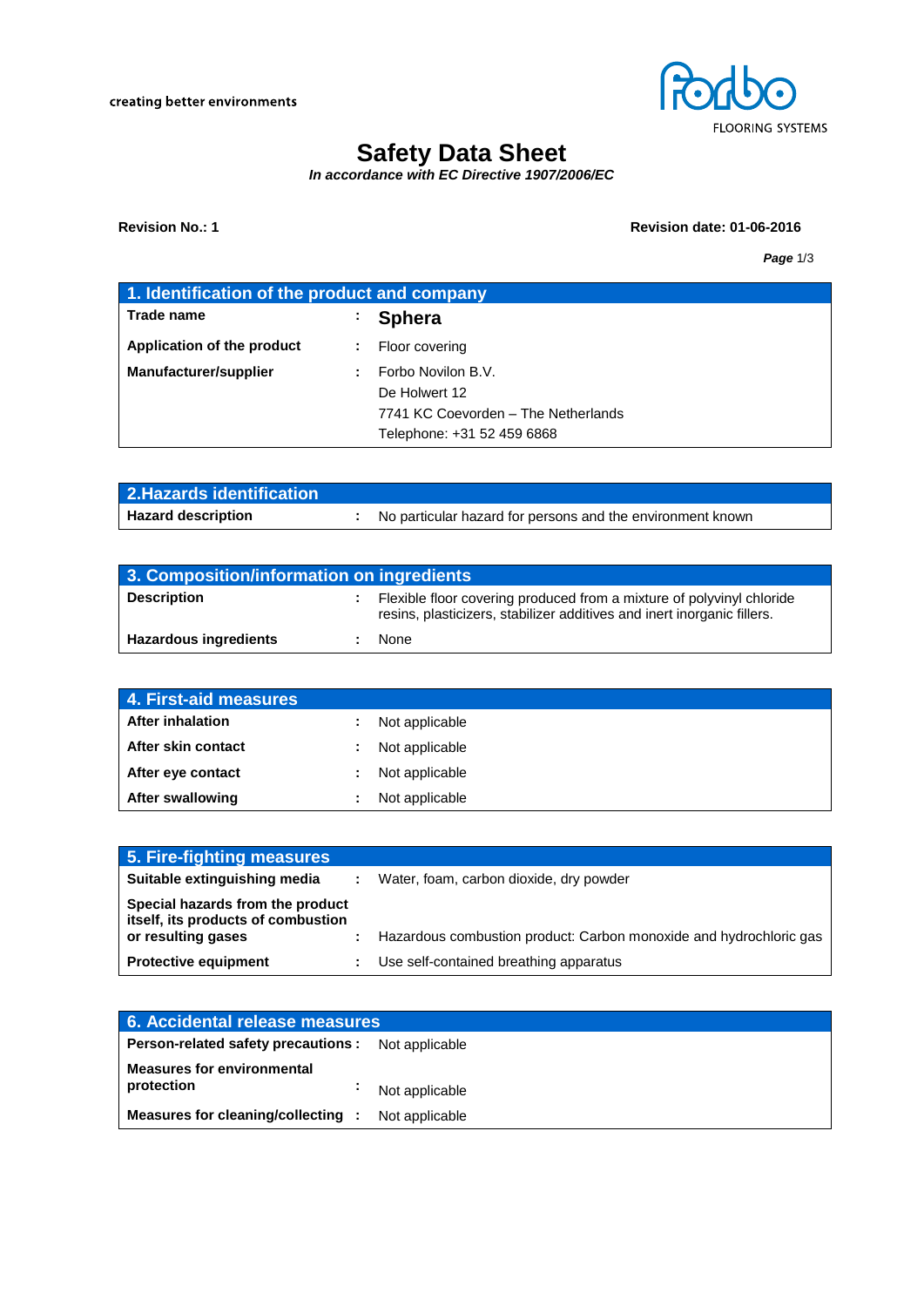

## **Safety Data Sheet**

*In accordance with EC Directive 1907/2006/EC*

#### **Revision No.: 1 Revision date: 01-06-2016**

*Page* 2/3

| 7. Handling and storage       |                              |
|-------------------------------|------------------------------|
| Information for safe handling | No specific measure required |
| Information about storage     | No specific measure required |

| 8. Exposure controls/personal protection                           |  |                               |  |
|--------------------------------------------------------------------|--|-------------------------------|--|
| Ingredients with occupational<br>exposure limits to be monitored : |  | Not applicable                |  |
| General protective and hygienic<br>measures                        |  | No specific measures required |  |
| <b>Respiratory protection</b>                                      |  | Not applicable                |  |
| <b>Hand protection</b>                                             |  | Not applicable                |  |
| Eye protection                                                     |  | Not applicable                |  |
| <b>Skin protection</b>                                             |  | Not applicable                |  |

| 9. Physical and chemical properties |   |                                             |
|-------------------------------------|---|---------------------------------------------|
| <b>Physical state</b>               |   | Solid flexible floor covering               |
| <b>Form</b>                         |   | Sheet                                       |
| <b>Colour</b>                       |   | Various colours and patterns                |
| Odour                               |   | Low odour                                   |
| <b>Melting point</b>                |   | Softening point approx. 80 °C               |
| <b>Flash point</b>                  |   | Not applicable                              |
| Danger of explosion                 |   | Not applicable                              |
| <b>Density</b>                      |   | Approx. $1350 \text{ kg/m}^3$               |
| <b>Solubility</b>                   | ÷ | Insoluble in water or conventional solvents |

| 10. Stability and reactivity        |    |                                                                             |
|-------------------------------------|----|-----------------------------------------------------------------------------|
| <b>Thermal decomposition</b>        | ÷. | Function of the exposure time; for instance $200^{\circ}$ C after 2 minutes |
| <b>Hazardous reactions</b>          |    | No hazardous reactions                                                      |
| Dangerous decomposition<br>products |    | The thermal decomposition of the product may release hydrochloric gas       |

| 11. Toxicological information |                                               |
|-------------------------------|-----------------------------------------------|
| <b>General information</b>    | No harmful effects have been reported to date |